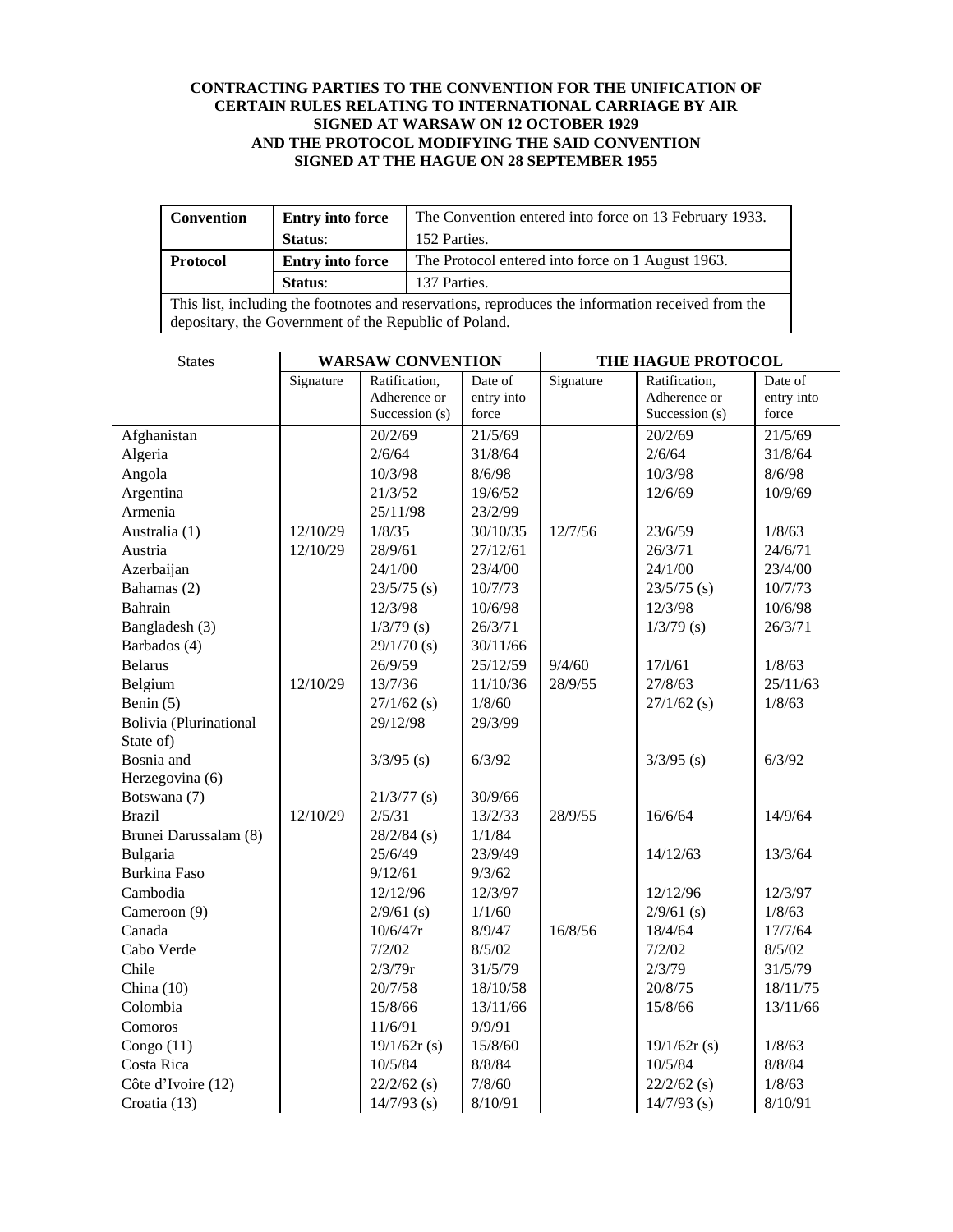| <b>States</b>                  | <b>WARSAW CONVENTION</b> |                         | THE HAGUE PROTOCOL  |                   |                   |                  |
|--------------------------------|--------------------------|-------------------------|---------------------|-------------------|-------------------|------------------|
|                                | Signature                | Ratification,           | Date of             | Signature         | Ratification,     | Date of          |
|                                |                          | Adherence or            | entry into          |                   | Adherence or      | entry into       |
|                                |                          | Succession (s)          | force               |                   | Succession (s)    | force            |
| Cuba                           |                          | 21/7/64r                | 19/10/64            |                   | 30/8/65           | 28/11/65         |
| Cyprus $(14)$                  |                          | $8/5/63$ (s)            | 16/8/60             |                   | 23/7/70           | 21/10/70         |
| Czech Republic (15)            |                          | $29/11/94$ (s)          | 1/1/93              |                   | $29/11/94$ (s)    | 1/1/93           |
| Democratic People's            |                          | 1/3/61                  | 30/5/61             |                   | 4/11/80           | 2/2/81           |
| Republic of Korea              |                          |                         |                     |                   |                   |                  |
| Democratic Republic of         |                          | $1/12/62$ (s)           | 30/6/60             |                   |                   |                  |
| the Congo $(16)$               |                          |                         |                     |                   |                   |                  |
| Denmark                        | 12/10/29                 | 3/7/37                  | 1/10/37             | 16/3/57           | 3/5/63            | 1/8/63           |
| Dominican Republic             |                          | 25/2/72                 | 25/5/72             |                   | 25/2/72           | 25/5/72          |
| Ecuador                        |                          | 1/12/69                 | 1/3/70              |                   | 1/12/69           | 1/3/70           |
| Egypt $(17)$                   |                          | 6/9/55                  | 5/12/55             | 28/9/55           | 26/4/56           | 1/8/63           |
| El Salvador                    |                          |                         |                     | 28/9/55           | 17/9/56           | 1/8/63           |
| <b>Equatorial Guinea</b>       |                          | 20/12/88                | 19/3/89             |                   |                   |                  |
| Estonia                        |                          | 16/3/98                 | 14/6/98             |                   | 16/3/98           | 14/6/98          |
| Eswatini                       |                          |                         |                     |                   | 20/7/71           | 18/10/71         |
| Ethiopia                       |                          | 14/8/50r                | 12/11/50            |                   |                   |                  |
| Fiji $(18)$                    |                          | $15/3/72$ (s)           | 10/10/70            |                   | $15/3/72$ (s)     | 10/10/70         |
| Finland                        |                          | 3/7/37                  | 1/10/37             |                   | 25/5/77           | 23/8/77          |
| France                         | 12/10/29                 | 15/11/32                | 13/2/33             | 28/9/55           | 19/5/59           | 1/8/63           |
| Gabon                          |                          | 15/2/69                 | 16/5/69             |                   | 15/2/69           | 16/5/69          |
| Germany (19)                   | 12/10/29                 | 30/9/33                 | 29/12/33            | 28/9/55           | 27/10/60          | 1/8/63           |
| Ghana                          |                          | 11/8/97                 | 9/11/97             |                   | 11/8/97           | 9/11/97          |
| Greece                         | 12/10/29                 | 11/1/38                 | 11/4/38             | 28/9/55           | 23/6/65           | 21/9/65          |
| Grenada                        |                          |                         |                     |                   | 15/8/85           | 13/11/85         |
| Guatemala (20)                 |                          | 3/2/97                  | 4/5/97              |                   | 28/7/71           | 26/10/71         |
| Guinea                         |                          | 11/9/61                 | 10/12/61            |                   | 9/10/90           | 7/1/91           |
| Honduras                       |                          | 27/6/94                 | 25/9/94             |                   |                   |                  |
| Hungary<br>Iceland             |                          | 29/5/36<br>21/8/48      | 27/8/36<br>19/11/48 | 28/9/55<br>3/5/63 | 4/10/57<br>3/5/63 | 1/8/63<br>1/8/63 |
|                                |                          | $9/2/70$ (s)            | 15/8/47             |                   |                   | 15/5/73          |
| India $(21)$<br>Indonesia (22) |                          |                         | 17/8/45             |                   | 14/2/73           |                  |
|                                |                          | $21/2/52$ (s)<br>8/7/75 | 6/10/75             |                   | 8/7/75            | 6/10/75          |
| Iran (Islamic Republic<br>of)  |                          |                         |                     |                   |                   |                  |
| Iraq $(23)$                    |                          | 28/6/72                 | 26/9/72             |                   | 28/6/72           | 26/9/72          |
| Ireland                        |                          | 20/9/35                 | 19/12/35            | 28/9/55           | 12/10/59          | 1/8/63           |
| Israel                         |                          | 8/10/49                 | 6/1/50              | 28/9/55           | 5/8/64            | 3/11/64          |
| Italy                          | 12/10/29                 | 14/2/33                 | 15/5/33             | 28/9/55           | 4/5/63            | 2/8/63           |
| Japan                          | 12/10/29                 | 20/5/53                 | 18/8/53             | 2/5/56            | 10/8/67           | 8/11/67          |
| Jordan (24)                    |                          | $8/12/69$ (s)           | 25/5/46             |                   | 15/11/73          | 13/2/74          |
| Kazakhstan                     |                          |                         |                     |                   | 30/8/02           | 28/11/02         |
| Kenya (25)                     |                          | $7/10/64$ (s)           | 12/12/63            |                   | 6/7/99            | 4/10/99          |
| Kuwait                         |                          | 11/8/75                 | 9/11/75             |                   | 11/8/75           | 9/11/75          |
| Kyrgyzstan                     |                          | 9/2/00                  | 9/5/00              |                   | 9/2/00            | 9/5/00           |
| Lao People's                   |                          | $9/5/56$ (s)            | 19/7/49             | 28/9/55           | 9/5/56            | 1/8/63           |
| Democratic Republic            |                          |                         |                     |                   |                   |                  |
| (26)                           |                          |                         |                     |                   |                   |                  |
|                                |                          |                         |                     |                   |                   |                  |
| Latvia                         | 12/10/29                 | 15/11/32                | 13/2/33             |                   | 2/10/98           | 31/12/98         |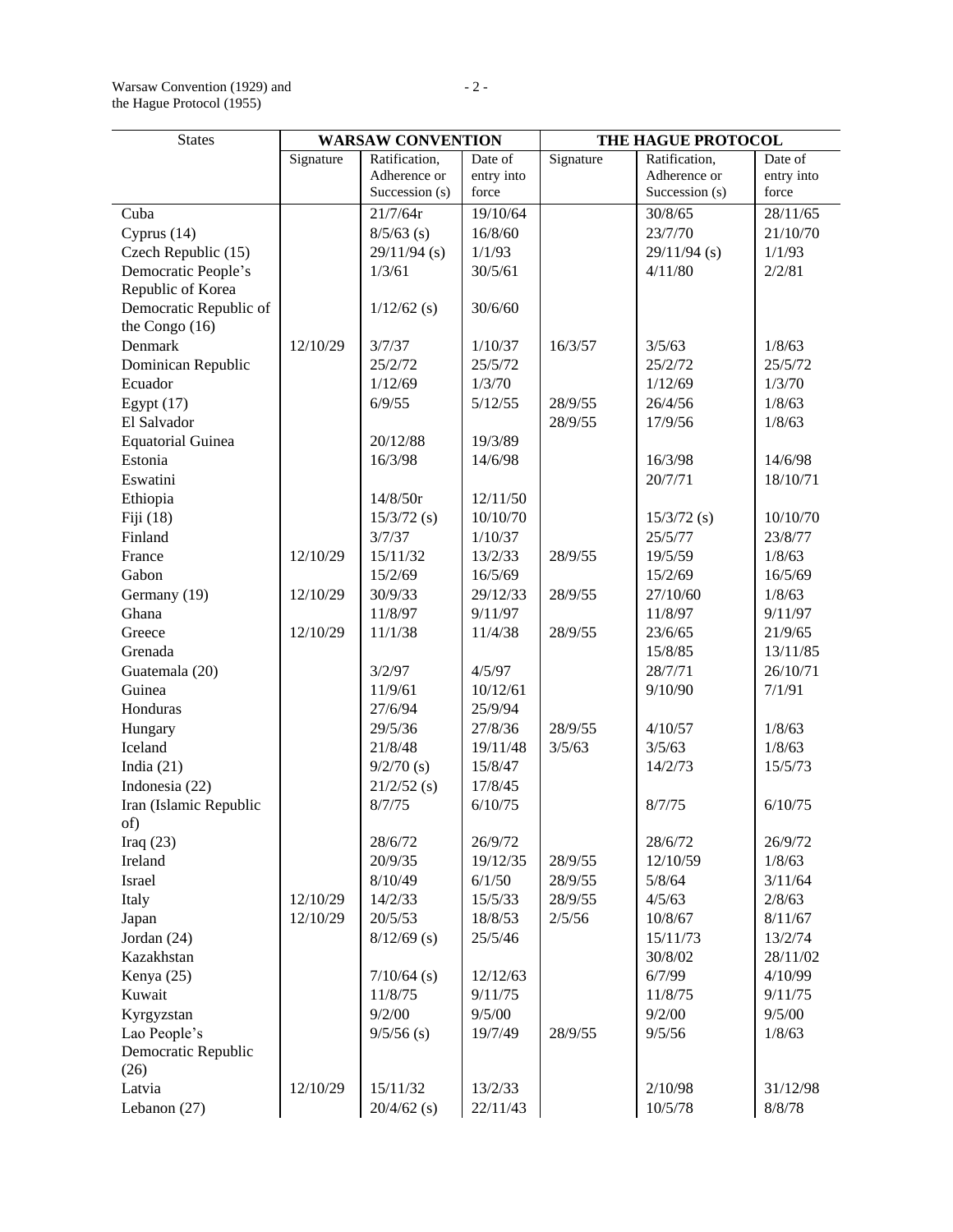| <b>States</b>                  | <b>WARSAW CONVENTION</b> |                | THE HAGUE PROTOCOL |           |                |            |
|--------------------------------|--------------------------|----------------|--------------------|-----------|----------------|------------|
|                                | Signature                | Ratification,  | Date of            | Signature | Ratification,  | Date of    |
|                                |                          | Adherence or   | entry into         |           | Adherence or   | entry into |
|                                |                          | Succession (s) | force              |           | Succession (s) | force      |
| Lesotho (28)                   |                          | $12/5/75$ (s)  | 4/10/66            |           | 17/10/75       | 15/1/76    |
| Liberia                        |                          | 2/5/42         | 31/7/42            |           |                |            |
| Libya                          |                          | 16/5/69        | 14/8/69            |           | 16/5/69        | 14/8/69    |
| Liechtenstein                  |                          | 9/5/34         | 7/8/34             | 28/9/55   | 3/1/66         | 3/4/66     |
| Lithuania                      |                          |                |                    |           | 21/11/96       | 19/2/97    |
| Luxembourg                     | 12/10/29                 | 7/10/49        | 5/1/50             | 28/9/55   | 13/2/57        | 1/8/63     |
| Madagascar (29)                |                          | $27/8/62$ (s)  | 26/6/60            |           | $27/8/62$ (s)  | 1/8/63     |
| Malawi                         |                          | 27/10/77       | 25/1/78            |           | 9/6/71         | 7/9/71     |
| Malaysia (30)                  |                          | $16/12/70$ (s) | 16/9/63            |           | 20/9/74r       | 19/12/74   |
| Maldives                       |                          | 13/10/95       | 11/1/96            |           | 13/10/95       | 11/1/96    |
| Mali                           |                          | 26/1/61        | 26/4/61            | 16/8/62   | 30/12/63       | 29/3/64    |
| Malta (31)                     |                          | $19/2/86$ (s)  | 21/9/64            |           |                |            |
| Mauritania                     |                          | 6/8/62         | 4/11/62            |           |                |            |
| Mauritius (58)                 |                          | 17/10/89       | 15/1/90            |           | 17/10/89       | 15/1/90    |
| Mexico                         |                          | 14/2/33        | 15/5/33            | 28/9/55   | 24/5/57        | 1/8/63     |
| Monaco                         |                          |                |                    |           | 9/4/79         | 8/7/79     |
| Mongolia                       |                          | 30/4/62        | 29/7/62            |           |                |            |
| Montenegro (57)                |                          | $1/4/08$ (s)   | 3/6/06             |           | $1/4/08$ (s)   | 3/6/06     |
| Morocco                        |                          | 5/1/58         | 5/4/58             | 31/5/63   | 17/11/75       | 15/2/76    |
| Myanmar (32)                   |                          | $2/1/52$ (s)   | 4/1/48             |           |                |            |
| Nauru (33)                     |                          | $16/11/70$ (s) | 31/1/68            |           | $16/11/70$ (s) | 31/1/68    |
| Nepal                          |                          | 12/2/66        | 13/5/66            |           | 12/2/66        | 13/5/66    |
| Netherlands (34)               | 12/10/29                 | 1/7/33         | 29/9/33            | 28/9/55   | 21/9/60        | 1/8/63     |
| New Zealand (35)               |                          | 6/4/37         | 5/7/37             | 19/3/58   | 16/3/67        | 14/6/67    |
| Niger $(36)$                   |                          | $8/3/62$ (s)   | 3/8/60             |           | $8/3/62$ (s)   | 1/8/63     |
| Nigeria (37)                   |                          | $15/10/63$ (s) | 1/10/60            |           | 1/7/69         | 29/9/69    |
| North Macedonia (51)           |                          | $1/9/94$ (s)   | 17/9/91            |           | $1/9/94$ (s)   | 17/9/91    |
| Norway                         | 12/10/29                 | 3/7/37         | 1/10/37            |           | 3/5/63         | 1/8/63     |
| Oman                           |                          | 6/8/76         | 4/11/76            |           | 4/8/87         | 2/11/87    |
| Pakistan (38)                  |                          | $30/12/69$ (s) | 14/8/47            | 8/8/60    | 16/1/61        | 1/8/63     |
| Panama                         |                          | 12/11/96       | 10/2/97            |           | 12/11/96       | 10/2/97    |
| Papua New Guinea (39)          |                          | $12/12/75$ (s) | 16/9/75            |           | 12/12/75       | 16/9/75    |
| Paraguay                       |                          | 28/8/69        | 26/11/69           |           | 28/8/69        | 26/11/69   |
| Peru                           |                          | 5/7/88         | 3/10/88            |           | 5/7/88         | 3/10/88    |
| Philippines                    |                          | 9/11/50r       | 7/2/51             | 28/9/55   | 30/11/66       | 28/2/67    |
| Poland                         | 12/10/29                 | 15/11/32       | 13/2/33            | 28/9/55   | 23/4/56        | 1/8/63     |
| Portugal (40)                  |                          | 20/3/47        | 18/6/47            | 28/9/55   | 16/9/63        | 15/12/63   |
| Qatar                          |                          | 22/12/86       | 22/3/87            |           | 22/12/86       | 22/3/87    |
| Republic of Korea              |                          |                |                    |           | 13/7/67        | 11/10/67   |
| Republic of Moldova            |                          | 20/3/97        | 19/6/97            |           | 20/3/97        | 19/6/97    |
| Romania                        | 12/10/29                 | 8/7/31         | 13/2/33            | 28/9/55   | 3/12/58        | 1/8/63     |
| <b>Russian Federation (41)</b> | 12/10/29                 | 20/8/34        | 18/11/34           | 28/9/55   | 25/3/57        | 1/8/63     |
| Rwanda (42)                    |                          | $16/12/64$ (s) | 1/7/62             |           | 27/12/90       | 27/3/91    |
| Saint Vincent and the          |                          | $3/12/01$ (s)  | 27/10/79           |           | 3/12/01        | 3/3/02     |
| Grenadines                     |                          |                |                    |           |                |            |
| Samoa (43)                     |                          | $20/1/64$ (s)  | 1/1/62             |           | 16/10/72       | 14/1/73    |
| Saudi Arabia                   |                          | 27/1/69        | 27/4/69            |           | 27/1/69        | 27/4/69    |
| Senegal                        |                          | 19/6/64        | 17/9/64            |           | 19/6/64        | 17/9/64    |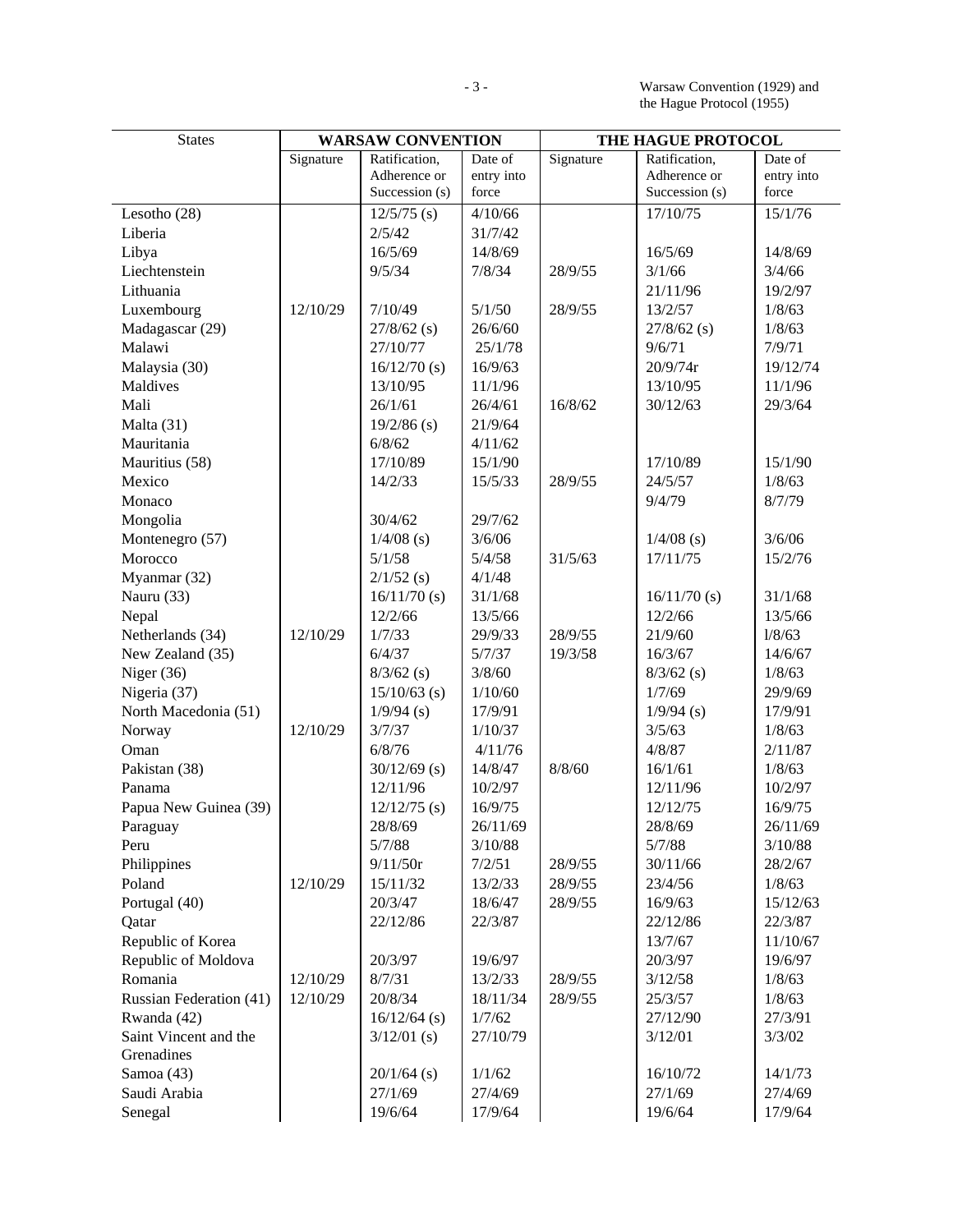# Warsaw Convention (1929) and  $-4$  the Hague Protocol (1955)

| <b>States</b>                         | <b>WARSAW CONVENTION</b> |                | THE HAGUE PROTOCOL |           |                |            |
|---------------------------------------|--------------------------|----------------|--------------------|-----------|----------------|------------|
|                                       | Signature                | Ratification,  | Date of            | Signature | Ratification,  | Date of    |
|                                       |                          | Adherence or   | entry into         |           | Adherence or   | entry into |
|                                       |                          | Succession (s) | force              |           | Succession (s) | force      |
| Serbia (44)                           |                          | $18/7/01$ (s)  | 27/4/92            |           | $18/7/01$ (s)  | 27/4/92    |
| Seychelles                            |                          | 24/6/80        | 22/9/80            |           | 24/6/80        | 22/9/80    |
| Sierra Leone (45)                     |                          | $2/4/68$ (s)   | 27/4/61            |           |                |            |
| Singapore                             |                          | 4/9/71         | 3/12/71            |           | 6/11/67        | 4/2/68     |
| Slovakia (46)                         |                          | $24/3/95$ (s)  | 1/1/93             |           | $24/3/95$ (s)  | 1/1/93     |
| Slovenia (47)                         |                          | $7/8/98$ (s)   | 25/6/91            |           | $7/8/98$ (s)   | 25/6/91    |
| Solomon Islands (48)                  |                          | $9/9/81$ (s)   | 7/7/78             |           | $9/9/81$ (s)   | 7/7/78     |
| South Africa                          | 12/10/29                 | 22/12/54       | 22/3/55            |           | 18/9/67        | 17/12/67   |
| Spain                                 | 12/10/29                 | 31/3/30        | 13/2/33            |           | 6/12/65        | 6/3/66     |
| Sri Lanka (49)                        |                          | $2/5/51$ (s)   | 4/2/48             |           | 21/2/97        | 22/5/97    |
| Sudan                                 |                          | 11/2/75        | 12/5/75            |           | 11/2/75        | 12/5/75    |
| Suriname                              |                          | 30/6/03        | 28/9/03            |           | 19/10/04       | 17/1/05    |
| Sweden                                |                          | 3/7/37         | 1/10/37            | 28/9/55   | 3/5/63         | 1/8/63     |
| Switzerland                           | 12/10/29                 | 9/5/34         | 7/8/34             | 28/9/55   | 19/10/62       | 1/8/63     |
| Syrian Arab Republic<br>(50)          |                          | $3/6/64$ (s)   | 2/3/59             |           | $3/6/64$ (s)   | 1/8/63     |
| Togo                                  |                          | 2/7/80         | 30/9/80            |           | 2/7/80         | 30/9/80    |
| Tonga (52)                            |                          | $21/2/77$ (s)  | 4/6/70             |           | 21/2/77        | 22/5/77    |
| Trinidad and Tobago                   |                          | $10/5/83$ (s)  | 31/8/62            |           | 10/5/83        | 8/8/83     |
| (53)                                  |                          |                |                    |           |                |            |
| Tunisia                               |                          | 15/11/63       | 13/2/64            |           | 15/11/63       | 13/2/64    |
| Turkey                                |                          | 25/3/78        | 23/6/78            |           | 25/3/78        | 23/6/78    |
| Turkmenistan                          |                          | 21/12/94       | 20/3/95            |           |                |            |
| Uganda                                |                          | 24/7/63        | 22/10/63           |           |                |            |
| Ukraine                               |                          | 14/8/59        | 12/11/59           | 15/1/60   | 23/6/60        | 1/8/63     |
| <b>United Arab Emirates</b>           |                          | 4/4/86         | 3/7/86             |           | 18/10/93       | 16/1/94    |
| <b>United Kingdom</b><br>(54)(58)     | 12/10/29                 | 14/2/33        | 15/5/33            | 23/3/56   | 3/3/67         | 1/6/67     |
| United Kingdom for the                |                          | 3/12/34        | 3/3/35             |           | 3/3/67         | 1/6/67     |
| following territories:                |                          |                |                    |           |                |            |
| Bermuda                               |                          |                |                    |           |                |            |
| <b>British Antarctic</b><br>Territory |                          |                |                    |           |                |            |
| Cayman, Turks, and<br>Caicos Islands  |                          |                |                    |           |                |            |
| Akrotiri and                          |                          |                |                    |           |                |            |
| <b>Dhekelia</b>                       |                          |                |                    |           |                |            |
| - Falkland Islands and                |                          |                |                    |           |                |            |
| Dependencies                          |                          |                |                    |           |                |            |
| Hong Kong                             |                          |                |                    |           |                |            |
| Montserrat<br>St. Helena and          |                          |                |                    |           |                |            |
| Ascension                             |                          |                |                    |           |                |            |
| United Republic of                    |                          | 7/4/65         | 6/7/65             |           |                |            |
| Tanzania                              |                          |                |                    |           |                |            |
| <b>United States</b>                  |                          | 31/7/34r       | 29/10/34           | 28/6/56   | 15/9/03        | 14/12/03   |
| Uruguay                               |                          | 4/7/79         | 2/10/79            |           |                |            |
| Uzbekistan                            |                          | 27/2/97        | 28/5/97            |           | 27/2/97        | 28/5/97    |
| Vanuatu                               |                          | 26/10/81       | 24/1/82            |           | 26/10/81       | 24/1/82    |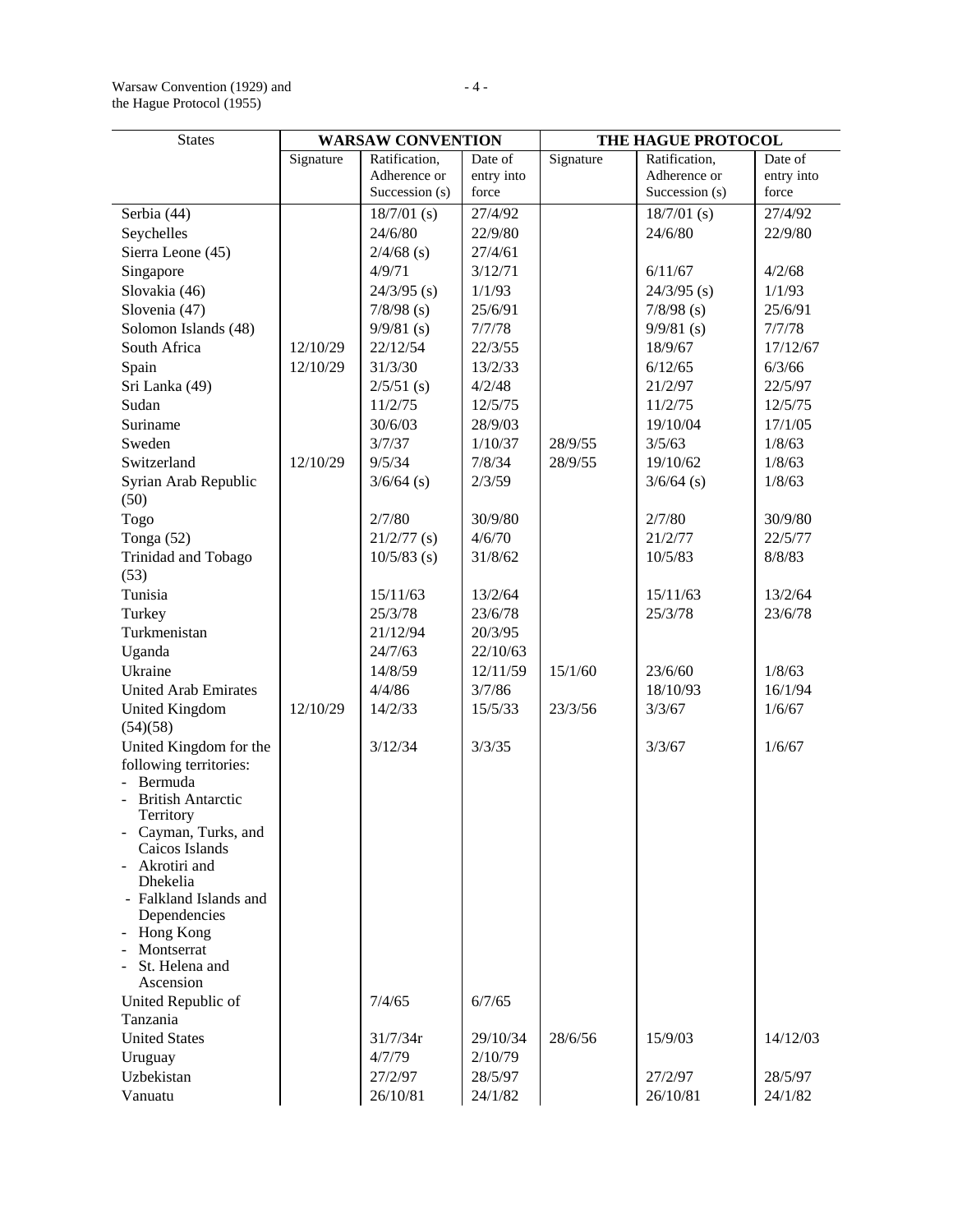| <b>States</b>                         |           | <b>WARSAW CONVENTION</b>                        | <b>THE HAGUE PROTOCOL</b>      |           |                                                   |                                |
|---------------------------------------|-----------|-------------------------------------------------|--------------------------------|-----------|---------------------------------------------------|--------------------------------|
|                                       | Signature | Ratification,<br>Adherence or<br>Succession (s) | Date of<br>entry into<br>force | Signature | Ratification,<br>Adherence or<br>Succession $(s)$ | Date of<br>entry into<br>force |
| Venezuela (Bolivarian<br>Republic of) |           | 15/6/55                                         | 13/9/55                        | 28/9/55   | 26/8/60r                                          | 1/8/63                         |
| Viet Nam                              |           | 11/10/82                                        | 9/1/83                         |           | 11/10/82                                          | 9/1/83                         |
| Yemen                                 |           | 6/5/82                                          | 4/8/82                         |           | 6/5/82                                            | 4/8/82                         |
| Zambia(55)                            |           | $25/3/70$ (s)                                   | 24/10/64                       |           | 25/3/70                                           | 23/6/70                        |
| Zimbabwe $(56)$                       |           | $27/10/80$ (s)                                  | 18/4/80                        |           | 27/10/80                                          | 25/1/81                        |

### r Reservation

# **RESERVATIONS**

# **CANADA**

Canada has deposited the following reservation: "Article 2, paragraph l, of the present Convention shall not apply to international air transport effected directly by Canada".

# **CHILE**

The document of adherence of Chile contains the reservation provided for in the Additional Protocol to Article 2 of the Warsaw Convention of 1929.

# **CONGO**

Congo has deposited the following reservation: "The Government of the Congo (Brazzaville) wishes to state that, in application of the Additional Protocol (Article 2) and of Article XXVI of the Hague Protocol, it will not apply these texts

- to international air transport effected directly by the State,
- to the carriage of persons, cargo and baggage for its military authorities on aircraft registered in the Congo, the whole capacity of which has been reserved by or on behalf of such authorities".

## **CUBA**

Cuba has deposited the following reservation: "Article 2, paragraph 1, of the Convention shall not apply to international air transport effected directly by Cuba".

# **ETHIOPIA**

Ethiopia has deposited the following reservation: "Article 2, paragraph 1, of the Convention shall not apply to international air transport effected directly by Ethiopia".

### **MALAYSIA**

Malaysia deposited at the time of its adherence to the Hague Protocol the following reservation: ". . . in accordance with Article XXVI of the Protocol, the Convention for the Unification of Certain Rules Relating to International Carriage by Air, signed at Warsaw on 12 October 1929, as amended by this Protocol shall not apply to the carriage of persons, cargo and baggage for the military authorities of Malaysia on aircraft, registered in Malaysia, the whole capacity of which has been reserved by or on behalf of such authorities".

# **PHILIPPINES**

The Philippines has deposited the following reservation: "Article 2, paragraph 1, of the Convention shall not apply to international air transport effected by the Republic of the Philippines".

## **UNITED STATES**

The United States of America has deposited the following reservation: "Article 2, paragraph 1, of the present Convention shall not apply to international air transport which may be effected by the United States of America or any territory or possession under its jurisdiction".

# **VENEZUELA**

The Government of Venezuela has filed the following reservation: "Pursuant to the provisions of Article XXVI of the said Protocol, the Government of the Republic of Venezuela has declared that the Convention as amended by the Protocol shall not apply to the carriage of persons, goods and baggage performed for the military authorities of the Republic of Venezuela on board aircraft which are registered in Venezuela and whose entire capacity has been reserved by or on the behalf of these authorities".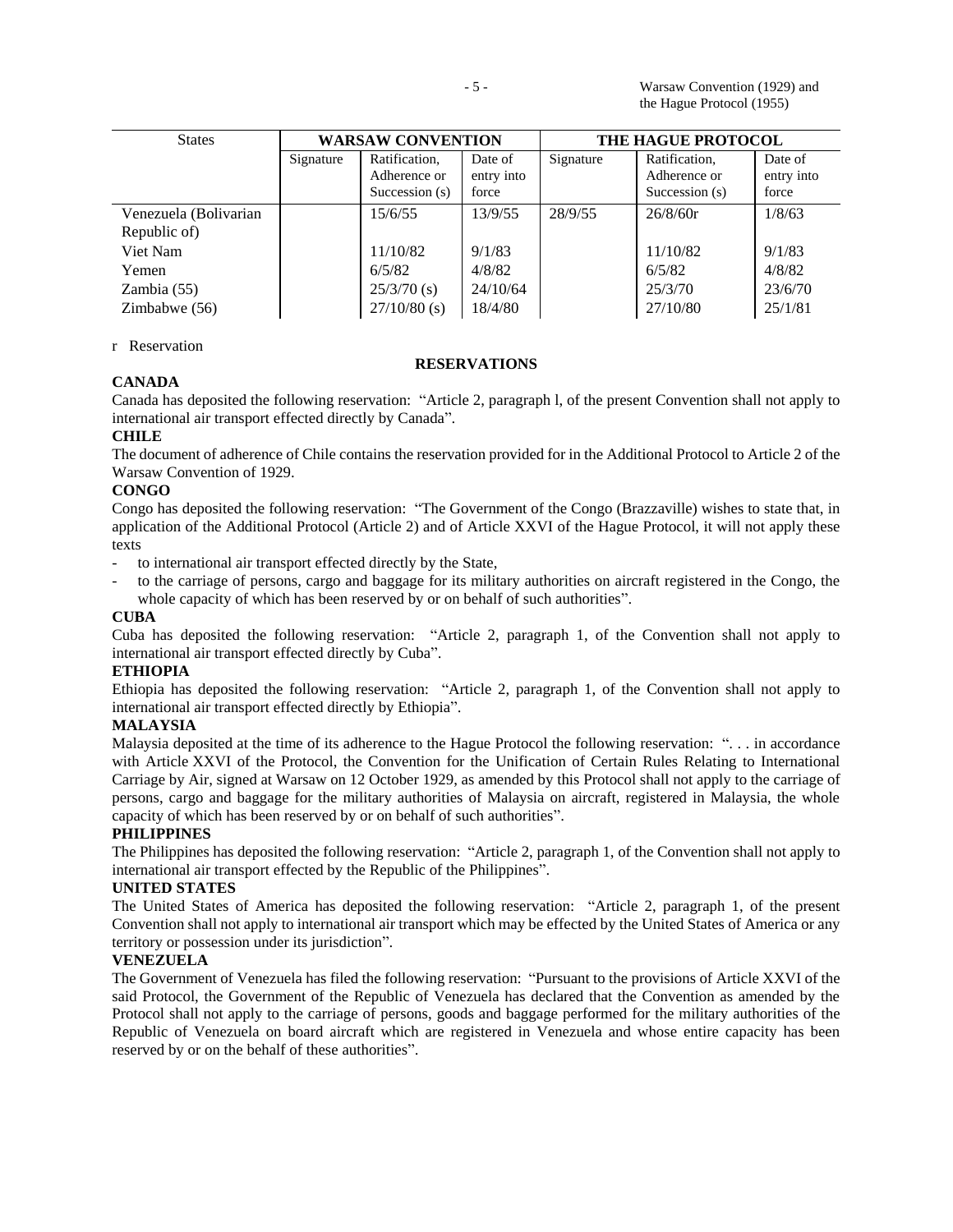#### **FOOTNOTES**

- (1) With the following territories: Papua, Norfolk Island, New Guinea.
- (2) By a note from the Minister of Foreign Affairs dated 15 May 1975, the Government of the Bahamas informed the depositary that it considered itself bound by the provisions of the Warsaw Convention of 1929 and by the provisions of the Hague Protocol of 1955 which, before that State became independent, had been extended to its territory by the United Kingdom on 3 December 1934.
- (3) By a "declaration of continuity" of the Minister of Foreign Affairs on 13 February 1979, the Government of the People's Republic of Bangladesh informed the depositary that it considered itself bound by the provisions of the Warsaw Convention of 1929 and by the provisions of the Hague Protocol of 1955 which, before the People's Republic of Bangladesh became independent, had been extended to its territory by the Islamic Republic of Pakistan on 26 December 1969.
- (4) In a document dated 8 December 1969 transmitted to the depositary by a note dated 8 January 1970, the Government of Barbados stipulated that it considered itself bound by the provisions of the Warsaw Convention of 1929 (before Barbados became independent, acceptance of the Convention was effected by the United Kingdom on 3 December 1934).
- (5) By a note dated 9 January 1962, Dahomey (now Benin) declared that it considered itself bound by the Convention and the Protocol (before Benin became independent, acceptance was effected by France: of the Convention, on 15 November 1932; of the Protocol, on 19 May 1959).
- (6) By a note dated 9 February 1995, deposited on 3 March 1995, the Government of the Republic of Bosnia and Herzegovina declared that it considered itself bound, by virtue of succession, by the provisions of, *inter alia*, the Warsaw Convention of 1929.
- (7) By a letter dated 31 January 1977 from the Office of the President, the Government of Botswana informed the depositary that it considered itself bound by the provisions of the Warsaw Convention of 1929 which, before that State became independent, had been extended to its territory by the United Kingdom on 2 September 1952.
- (8) In its instrument of succession of 6 February 1984, received by the depositary on 28 February 1984, the Government of Brunei Darussalam declared that it considered itself bound by the provisions of the Warsaw Convention of 1929 which had been extended to its territory by the United Kingdom on 4 July 1936.
- (9) By a note dated 21 August 1961, the Government of the Republic of Cameroon declared that it considered itself bound by the Convention and the Protocol (before Cameroon became independent, acceptance was effected by France: of the Convention, on 15 November 1932; of the Protocol, on 19 May 1959).
- (10) The instrument of accession by the People's Republic of China contains the following declaration: "The Government of the People's Republic of China is the sole legal government representing the Chinese people. The [Warsaw] Convention to which the Government of the People's Republic of China adheres shall of course apply to the entire Chinese territory including Taiwan".

Notification by the Embassy of the People's Republic of China dated 16 June 1997:

". . . In accordance with the Joint Declaration of the Government of the People's Republic of China and the Government of the United Kingdom of Great Britain and Northern Ireland signed on 19 December 1984, the People's Republic of China will resume the exercise of sovereignty over Hong Kong with effect from 1 July 1997. Hong Kong will, with effect from that date, become a Special Administrative Region of the People's Republic of China and will enjoy a high degree of autonomy, except in foreign and defence affairs which are the responsibilities of the Central People's Government of the People's Republic of China. In this connection I am instructed by the Minister of Foreign Affairs of the People's Republic of China to make the following notification. The Convention for the Unification of Certain Rules Relating to International Carriage by Air done in Warsaw on 12 October 1929 to which the Government of the People's Republic of China deposited its instrument of accession on 20 July 1958 and the Protocol Amending the Convention for the Unification of Certain Rules Relating to International Carriage by Air done in Warsaw on 12 October 1929 to which the Government of the People's Republic of China deposited its instrument of accession on 20 August 1975 (hereinafter referred to as the Convention and Protocol) will apply to the Hong Kong Special Administrative Region with effect from 1 July 1997. The Government of the People's Republic of China will assume responsibility for the international rights and obligations arising from the application of the above Convention and Protocol to the Hong Kong Special Administrative Region."

Notification by the Embassy of the People's Republic of China dated 8 October 1999:

"In accordance with the Joint Declaration of the Government of the People's Republic of China and the Government of the Republic of Portugal on the Question of Macao signed on 13 April 1987, the Government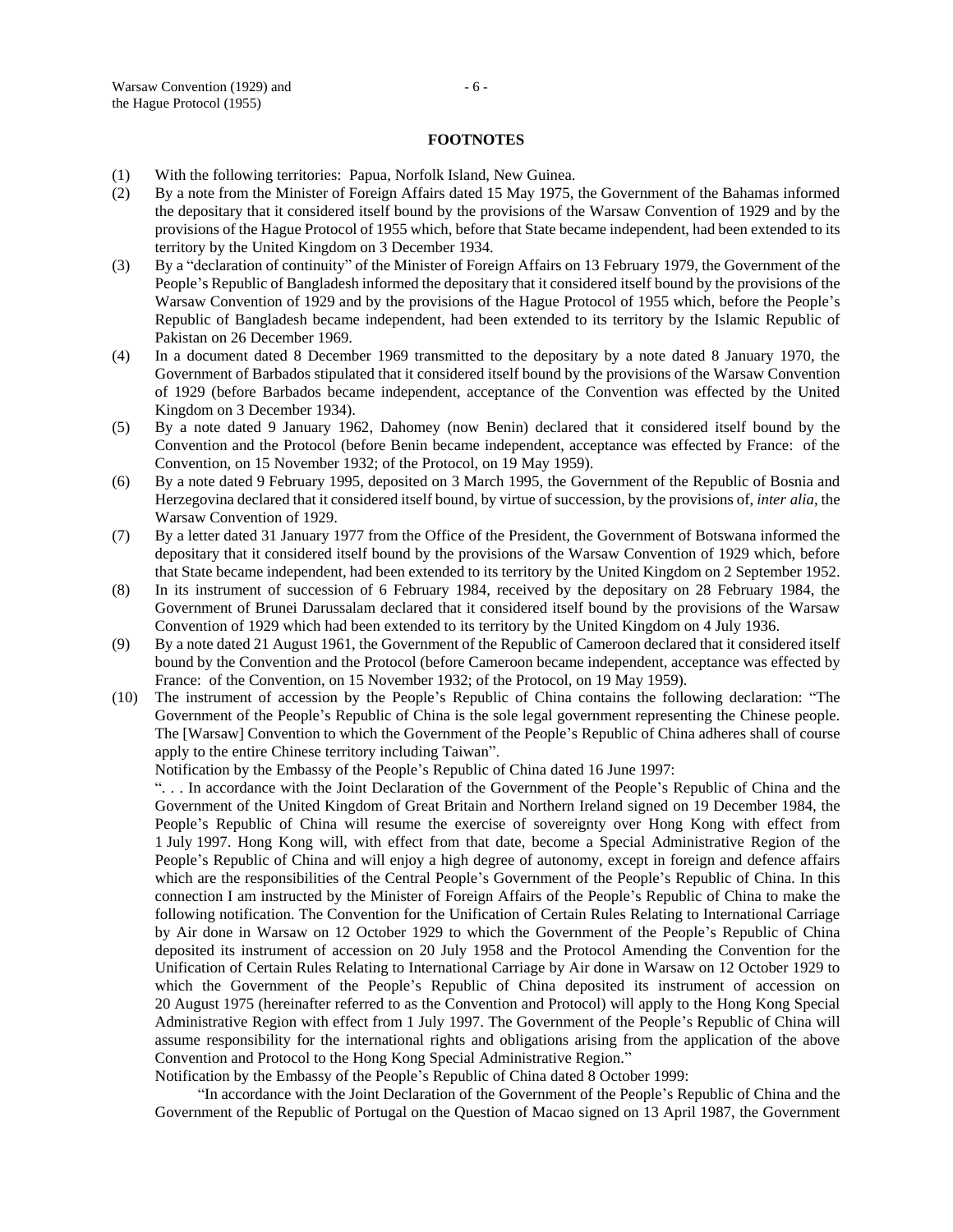of the People's Republic of China will resume the exercise of sovereignty over Macao with effect from 20 December 1999. Macao will, with effect from that date, become a Special Administrative Region of the People's Republic of China and will enjoy a high degree of autonomy, except in foreign and defence affairs which are the responsibilities of the Central People's Government of the People's Republic of China.

In this connection, I am instructed by the Minister of Foreign Affairs of the People's Republic of China to inform your Excellency of the following:

The Convention for the Unification of Certain Rules relating to International Carriage by Air, done on 12 October 1929, as amended by the Hague Protocol done on 28 September 1955 (hereinafter referred to as the Convention), to which the Government of the People's Republic of China deposited its instrument of accession on 20 August 1975, will apply to the Macao Special Administrative Region with effect from 20 December 1999.

The Government of the People's Republic of China will assume responsibility for the international rights and obligations arising from the application of the above Convention and Protocol to the Macao Special Administrative Region."

- (11) By a note dated 5 January 1962, the People's Republic of the Congo declared that it considered itself bound by the Convention and the Protocol (before Congo became independent, acceptance was effected by France: of the Convention, on 15 November 1932; of the Protocol, on 19 May 1959).
- (12) By a note dated 7 February 1962, Côte d'Ivoire declared that it considered itself bound by the Convention and the Protocol (before Côte 'd'Ivoire became independent, acceptance was effected by France: of the Convention, on 15 November 1932; of the Protocol, on 19 May 1959).
- (13) By a note dated 8 July 1993, deposited on 14 July 1993, the Government of Croatia declared that it considered itself bound, by virtue of succession, by the provisions of, *inter alia*, the Warsaw Convention of 1929 and the Hague Protocol of 1955 (with effect from 8 October 1991).
- (14) By a note dated 23 April 1963, Cyprus declared that it considered itself bound by the Convention (before Cyprus became independent, acceptance of the Convention was effected by the United Kingdom on 3 December 1934).
- (15) By a declaration dated 14 November 1994, transmitted with a note dated 23 November 1994 from the Embassy of the Czech Republic in Warsaw, deposited on 29 November 1994, the Government of the Czech Republic declared that it considered itself bound, by virtue of succession, by the provisions of, *inter alia*, the Warsaw Convention and the Hague Protocol (with effect from 1 January 1993).
- (16) By a note dated 27 July 1962, the Democratic Republic of the Congo declared that it considered itself bound by the Warsaw Convention of 1929 (before the Democratic Republic of the Congo became independent, acceptance of the Convention was effected by Belgium on 13 July 1936).
- (17) By a note dated 2 March 1959, the Arab Republic of Egypt declared that it considered itself bound by the ratifications previously made by the United Arab Republic: of the Convention, on 6 September 1955; of the Protocol, on 26 April 1956.
- (18) In a declaration dated 25 February 1972, deposited on 15 March 1972, Fiji announced that it considered itself bound by the provisions of the Warsaw Convention of 1929 and by the provisions of the Hague Protocol of 1955 which, before that State became independent, had been extended to its territory by the United Kingdom on 3 December 1934.
- (19) The German Democratic Republic, which ratified the Protocol on 19 May 1959, acceded to the Federal Republic of Germany on 3 October 1990.
- (20) On 3 February 1997, Guatemala deposited its instrument of adherence to the Warsaw Convention of 1929, having been party to the Hague Protocol of 1955 since 26 October 1971.
- (21) By a note dated 29 January 1970, India declared that it considered itself bound by the Convention (before India became independent, acceptance of the Convention was effected by the United Kingdom on 20 November 1934).
- (22) By a note dated 2 February 1952, Indonesia declared that it considered itself bound by the Convention (before Indonesia became independent, acceptance of the Convention was effected by the Netherlands on 1 July 1933).
- (23) The instrument of adherence of the Republic of Iraq contains the following declaration: "The adherence of the Republic of Iraq to the Convention (to the Protocol) in no way signifies the recognition of Israel or the establishment with Israel of any relations whatsoever".
- (24) By a note dated 17 November 1969, Jordan declared that it considered itself bound without interruption by the Convention (before Jordan became independent, acceptance of the Convention was effected by the United Kingdom on 17 December 1937).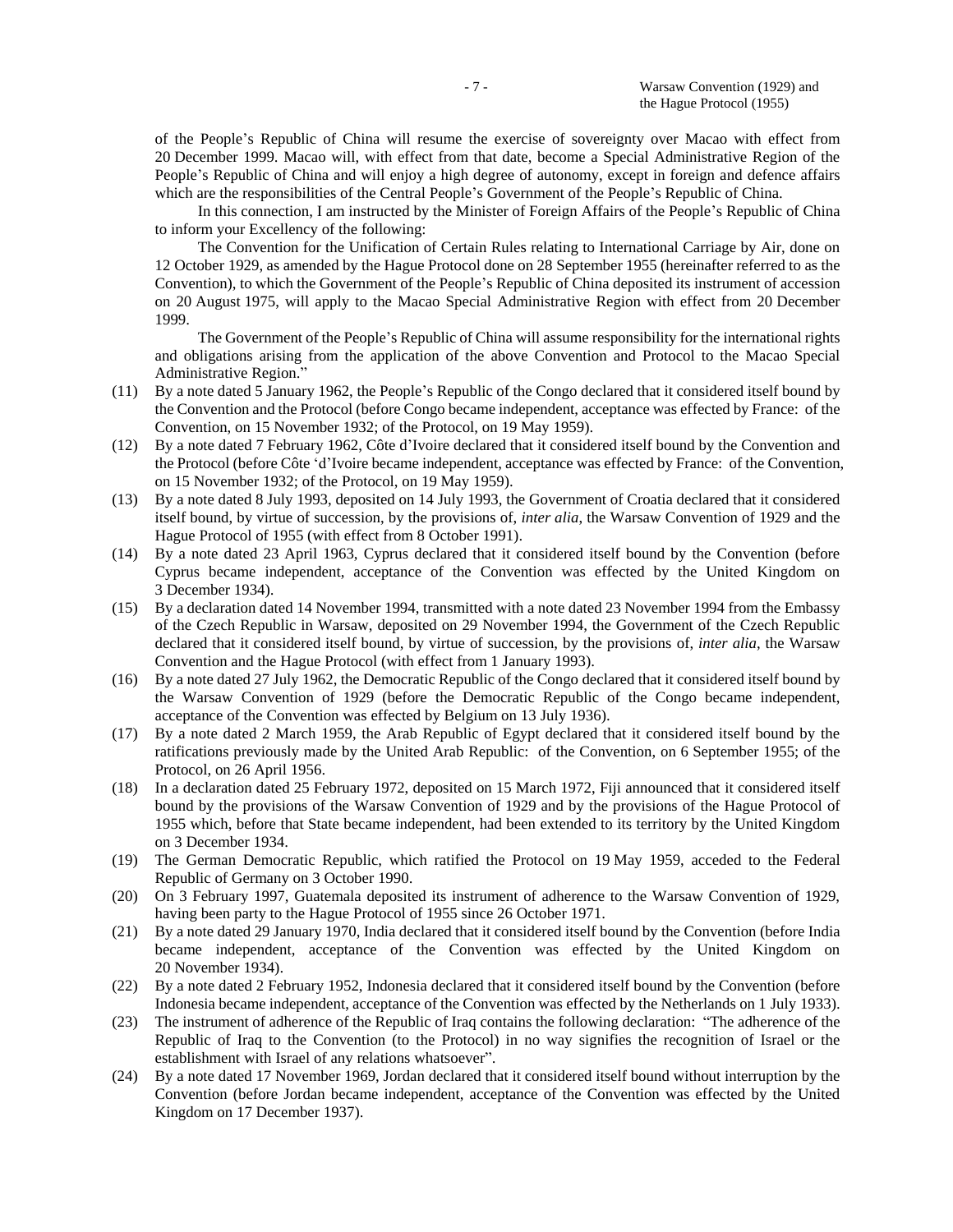- (25) Kenya deposited its instrument of adherence on 7 October 1964, with validity as from 12 December 1963, on which date it became an independent State (before Kenya became independent, acceptance of the Convention was effected by the United Kingdom on 3 December 1934).
- (26) By a note dated 14 March 1956, deposited on 9 May 1956, the Lao People's Democratic Republic declared that it considered itself bound by the Warsaw Convention of 1929; and by a note dated 12 March 1956, deposited on 9 May 1956, declared that it considered itself bound by the Hague Protocol (before the Lao People's Democratic Republic became independent, acceptance of the Convention was effected by France on 15 November 1932).
- (27) By a note dated 10 February 1962, Lebanon declared that it considered itself bound by the Convention, to which the trustee authorities adhered on its behalf on 26 October 1933.
- (28) Lesotho, in the declaration of 3 March 1975 by its Prime Minister and Minister for External Affairs, submitted by means of a note dated 29 April 1975 of the Lesotho High Commissioner's Office in London, stated that it considers itself bound by the provisions of the Warsaw Convention of 1929 (prior to Lesotho's accession to independence, adherence to the Convention was effected by the United Kingdom on 2 September 1952).
- (29) By a note dated 17 August 1962, deposited on 27 August 1962, Madagascar declared that it considered itself bound by the Convention and the Protocol (before Madagascar became independent, acceptance was effected by France: of the Convention, on 15 November 1932; of the Protocol, on 19 May 1959).
- (30) By a note dated 3 September 1970, deposited on 16 December 1970, Malaysia declared that it considered itself bound by the Convention (before this State became independent, acceptance of the Convention was effected by the United Kingdom on 4 July 1936).
- (31) By a note from the Minister of Foreign Affairs dated 27 January 1986, received by the depositary on 19 February 1986, the Government of Malta declared that it considered itself bound, with effect from 21 September 1964, by the provisions of the Warsaw Convention of 1929 which had been extended to its territory by the United Kingdom on 3 December 1934.
- (32) In the instrument of adherence of 20 November 1951 received by the depositary on 2 January 1952, the Government of Burma (now Myanmar) stipulated that it considered itself bound without interruption by the Convention (before Myanmar became independent, acceptance of the Convention was effected by the United Kingdom on 20 November 1934).
- (33) The Republic of Nauru, in the statement of the Minister of Foreign Affairs of the Republic of Nauru included in the note dated 4 November 1970 from the Office of the High Commissioner of Australia in London, has declared that it considers itself bound by the provisions of the Warsaw Convention of 1929 and the Hague Protocol of 1955. (Before the Republic of Nauru became independent, the acceptance of the Convention was effected by the United Kingdom on 1 August 1935; the acceptance of the Protocol was effected by Australia on 23 June 1959).
- (34) In the document of ratification of the Hague Protocol, it is stipulated that ratification concerns the Kingdom in Europe, the Netherlands Antilles and Dutch New Guinea. By a note dated 27 December 1985 the Government of the Kingdom of the Netherlands informed the depositary that as of 1 January 1986 the Warsaw Convention of 1929 and the Hague Protocol of 1955 are applicable to the Netherlands Antilles [without Aruba] and to Aruba.
- (35) Before New Zealand became independent, acceptance of the Convention was effected by the United Kingdom on 6 April 1937.
- (36) By a note dated 20 February 1962, Niger declared that it considered itself bound by the Convention and the Protocol (before Niger became independent, acceptance was effected by France: of the Convention, on 15 November 1932; of the Protocol, on 19 May 1959).
- (37) By a note dated 9 October 1963, Nigeria declared that it considered itself bound by the Convention (before Nigeria became independent, acceptance of the Convention was effected by the United Kingdom on 3 December 1934).
- (38) By a note dated 26 December 1969, Pakistan declared that it became a party to the Convention with effect from 14 August 1947 by virtue of the statute relating to the independence of India (International Arrangements), 1947 (before Pakistan became independent, acceptance of the Convention was effected by the United Kingdom on 20 November 1934).
- (39) By a note dated 6 November 1975, the Government of Papua New Guinea informed that it considered itself to be bound by the Warsaw Convention of 1929 and the Hague Protocol of 1955. Before it became independent (on 16 September 1975), acceptance of the Convention and Protocol was effected on behalf of its territory by Australia.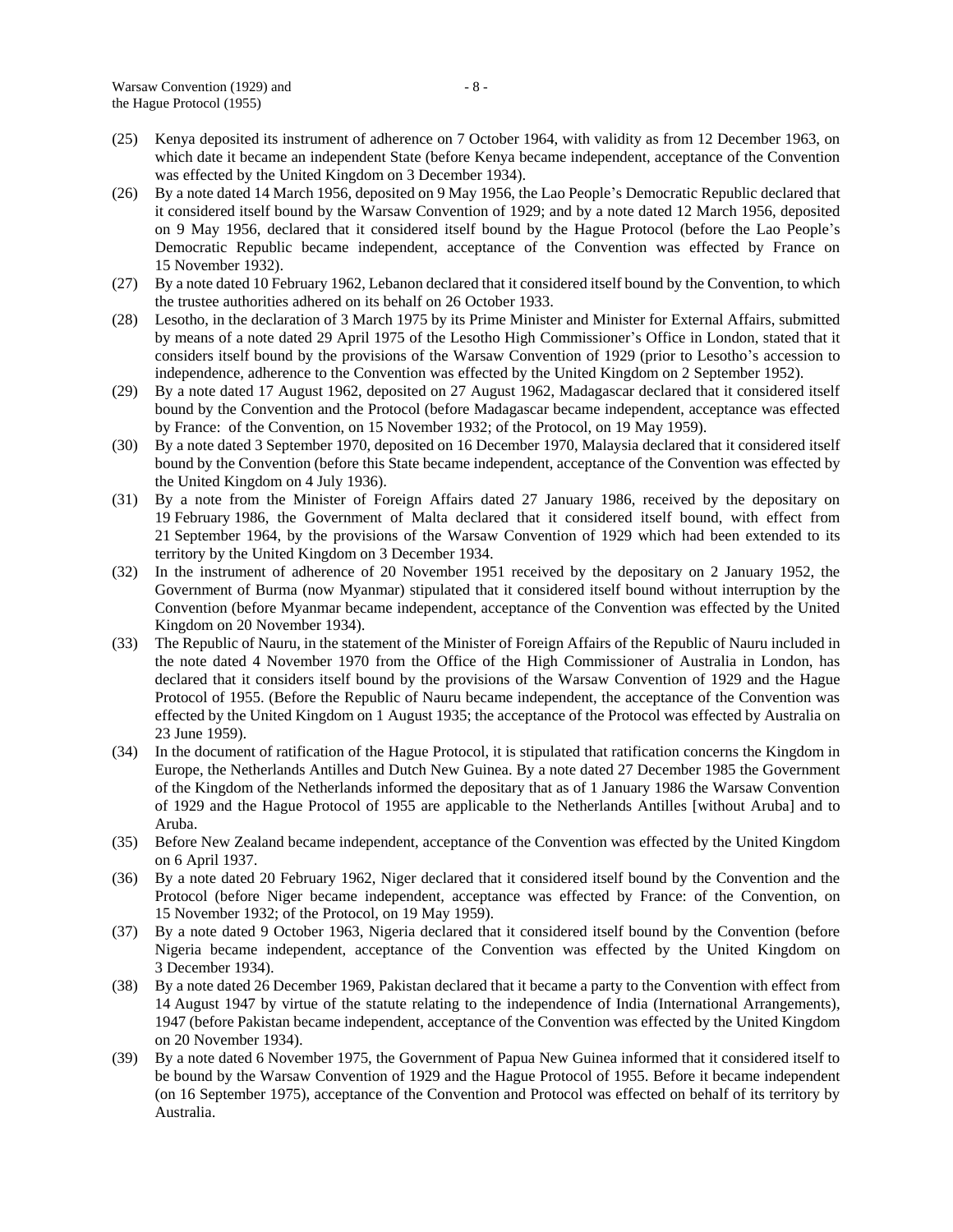(40) By a note dated 15 May 1997, the Government of Portugal informed that the Hague Protocol of 1955 applied to the Territory of Macao.

By a note dated 23 September 1999, deposited on 8 October 1999, the Government of Portugal made the following notifications:

a) "I am instructed by my Government to refer to the Convention for the Unification of Certain Rules relating to International Carriage by Air, signed at Warsaw on 12 October 1929 (hereinafter referred to as the 'Convention') which applies to Macao at present, and to state as follows.

In accordance with the Joint Declaration of the Government of the Portuguese Republic and the Government of the People's Republic of China on the Question of Macao signed on 13 April 1987, the Portuguese Republic will continue to have international responsibility for Macao until 19 December 1999 and from that date onwards the People's Republic of China will resume the exercise of sovereignty over Macao with effect from 20 December 1999.

From 20 December 1999 onwards the Portuguese Republic will cease to be responsible for the international rights and obligations arising from the application of the Convention to Macao.", and

b) "I am instructed by my Government to refer to the Protocol to Amend the Convention for the Unification of Certain Rules relating to International Carriage by Air signed at The Hague on 28 September 1955 (hereinafter referred to as the 'Protocol') which applies to Macao at present, and to state as follows.

In accordance with the Joint Declaration of the Government of the Portuguese Republic and the Government of the People's Republic of China on the Question of Macao signed on 13 April 1987, the Portuguese Republic will continue to have international responsibility for Macao until 19 December 1999 and from that date onwards the People's Republic of China will resume the exercise of sovereignty over Macao with effect from 20 December 1999.

From 20 December 1999 onwards the Portuguese Republic will cease to be responsible for the international rights and obligations arising from the application of the Protocol to Macao."

- (41) By a note dated 11 February 1992, the Government of the Russian Federation declared that it considered itself bound by the provisions of all international obligations concluded by the former Union of the Soviet Socialist Republics, *inter alia*, the Warsaw Convention, to which the former Union of the Soviet Socialist Republics was party.
- (42) By a note dated 1 December 1964, deposited on 16 December 1964, the Government of the Republic of Rwanda declared that it considered itself bound, by virtue of succession, by the provisions of the Warsaw Convention (before Rwanda became independent, acceptance of the Convention was effected by Belgium on 13 July 1936).
- (43) By a note dated 16 October 1963, deposited on 20 January 1964, the Government of Samoa declared that it considered itself bound, by virtue of succession, by the provisions of the Convention (before Samoa became independent, acceptance of the Convention was effected by the United Kingdom on 6 April 1937).
- (44) The former Socialist Federal Republic of Yugoslavia signed the Warsaw Convention on 12 October 1929 and ratified it on 27 May 1931; it signed the Hague Protocol on 3 December 1958 and ratified it on 16 April 1959; and it signed Additional Protocols Nos. 1, 2 and Montreal Protocol No. 4 on 25 September 1975 and ratified them on 11 March 1977. By a note dated 17 July 2001, deposited on 18 July 2001, the Government of the Federal Republic of Yugoslavia declared itself bound, as a successor State to the Socialist Federal Republic of Yugoslavia, by the above-mentioned treaties, with effect from 27 April 1992, the date of State succession. On 4 February 2003, the name of the State of the Federal Republic of Yugoslavia was changed to Serbia and Montenegro. Following the Declaration of Independence adopted by the National Assembly of Montenegro on 3 June 2006, Serbia advised the depositary by a note dated 7 June 2006, deposited on 8 June 2006, that the Republic of Serbia continues to exercise the state and legal identity of the state union of Serbia and Montenegro.
- (45) In its declaration of 6 March 1968 transmitted by a note from the Office of the High Commissioner dated 21 March 1968, deposited on 2 April 1968, the Government of Sierra Leone stated that it considers itself bound, by virtue of succession, by the provisions of the Convention (before Sierra Leone became independent, acceptance of the Convention was effected by the United Kingdom on 3 December 1934).
- (46) In its declaration dated 16 February 1995, deposited on 24 March 1995, the Government of the Slovak Republic stated that it considered itself bound by virtue of succession, by the provisions of, *inter alia*, the Warsaw Convention of 1929 and The Hague Protocol of 1955 (with effect from 1 January 1993).
- (47) In its notification dated 27 July 1998, deposited on 7 August 1998, the Government of the Republic of Slovenia stated that it considered itself bound by virtue of succession, by the provisions of, *inter alia*, the Warsaw Convention of 1929 and the Hague Protocol of 1955 (with effect from 25 June 1991).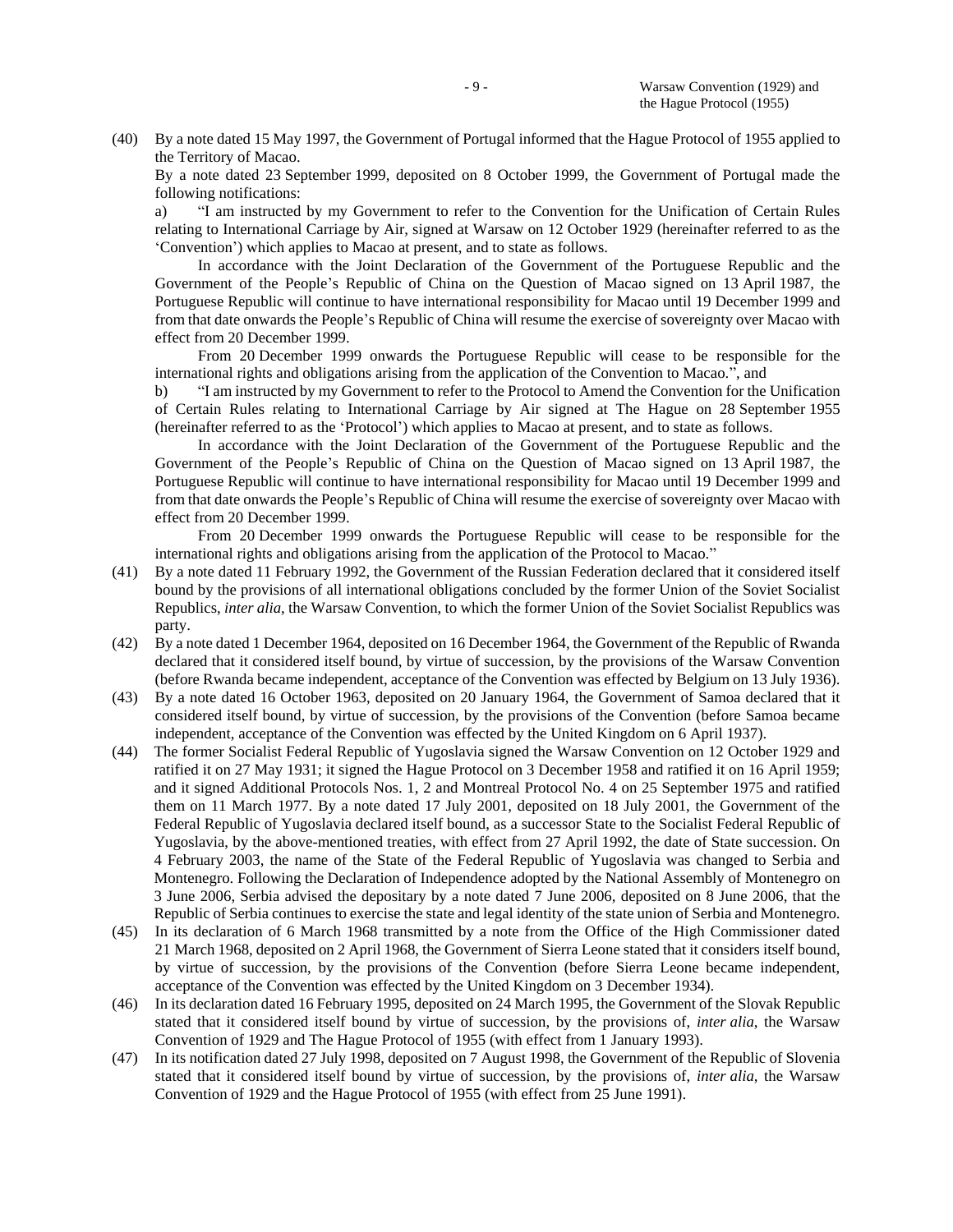- (48) By a note dated 21 August 1981, the Solomon Islands declared that it considered itself bound by the Warsaw Convention and the Hague Protocol (before the Solomon Islands attained independence, acceptance was effected by the United Kingdom on 3 December 1934 for the Convention and on 3 March 1967 for the Protocol).
- (49) By a note dated 24 April 1951, Ceylon (now Sri Lanka) declared that it considered itself bound by the Convention (before Sri Lanka became independent, acceptance of the Convention was effected by the United Kingdom on 3 December 1934).
- (50) By a note dated 13 April 1964, the Syrian Arab Republic declared that "Constitutional Decree No. 25 of 13 June 1962 decided to consider adherence to the multilateral international Conventions and Agreements effected during the period of its union with Egypt to be valid for the Syrian Arab Republic – and since the United Arab Republic had, in 1959, taken the appropriate measures for its adherence to the Warsaw Convention, signed on 12 October 1929 and the Protocol modifying the said Convention, signed at The Hague on 28 September 1955, the Syrian Arab Republic, considering the aforementioned Constitutional Decree, considers itself a party to the Warsaw Convention and its Protocol mentioned above".
- (51) By a note dated 15 August 1994, deposited on 1 September 1994, the Government of the former Yugoslav Republic of Macedonia declared that it considered itself bound, by virtue of succession, by the provisions of, *inter alia*, the Warsaw Convention and the Hague Protocol (with effect from 8 September 1991).
- (52) The Government of Tonga, in a letter from its Prime Minister and the Minister for External Affairs dated 31 January 1977, informed that it considers itself bound by the provisions of the Warsaw Convention of 1929. Before this State became independent, acceptance was effected by the United Kingdom on 4 July 1936.
- (53) The Republic of Trinidad and Tobago, in its note dated 11 March 1983, deposited on 10 May 1983, declared that it considered itself to be bound by the provisions of the Warsaw Convention of 1929, the acceptance of which was effected on its territory by the United Kingdom on 3 December 1934.
- (54) According to a note dated 3 March 1967 made by the United Kingdom of Great Britain and Northern Ireland in accordance with Article XXV, paragraph 2, of the said Protocol, the Protocol does not apply to the following territories: Aden, Antigua, Brunei, Dominica, Grenada, Kamaran, Kuria Muria Islands, Perim, Protectorate of Southern Arabia, Southern Rhodesia, St. Christopher, Nevis and Anguilla, St. Lucia, St. Vincent, Swaziland and Tonga.

According to a note dated 17 June 1980, the United Kingdom informed the depositary that the following territories, to which the Convention and the Protocol had been previously applied, should be omitted as they attained independence: Dominica (date of independence: 3 November 1978), Gilbert Islands (12 July 1979), Ellice Islands, now Tuvalu (12 July 1979), Grenada (7 February 1974), Saint Lucia (22 February 1979), Saint Vincent (27 October 1979), Seychelles (29 June 1978), Solomon Islands (7 July 1978), Zimbabwe, formerly Southern Rhodesia (18 April 1980).

Notification by the Embassy of the United Kingdom of Great Britain and Northern Ireland, dated 26 June 1997: ". . . I am instructed by Her Britannic Majesty's Principal Secretary of State for Foreign and Commonwealth Affairs to refer to the Convention for the Unification of Certain Rules relating to International Carriage by Air, done at Warsaw on 12 October 1929 as amended by the Hague Protocol 1955 (hereinafter referred to the 'Convention') which applies to Hong Kong at present. I am also instructed to state that in accordance with the Joint Declaration of the Government of the United Kingdom of Great Britain and Northern Ireland and the Government of the People's Republic of China on the Question of Hong Kong, signed on 19 December 1984, the Government of the United Kingdom will restore Hong Kong to the People's Republic of China with effect from 1 July 1997. The Government of the United Kingdom will continue to have international responsibility for Hong Kong until that date. Therefore, from that date the Government of the United Kingdom will cease to be responsible for the international rights and obligations arising from the application of the Convention to Hong Kong."

- (55) In its declaration dated 17 February 1970 transmitted to the depositary on 25 March 1970, the Government of Zambia stated that it considered itself bound by the provisions of the Warsaw Convention of 1929 (before Zambia became independent, acceptance of the Convention was effected by the United Kingdom on 3 December 1934).
- (56) The Government of Zimbabwe, in a note dated 10 September 1980 from the Ministry for External Affairs, informed the depositary that it considers itself bound by the provisions of the Warsaw Convention of 1929, the acceptance of which was effected on its territory by the United Kingdom on 3 April 1935.
- (57) By a note dated 25 March 2008, deposited on 1 April 2008, the Government of Montenegro advised the depositary that it considered itself bound, by virtue of succession, by the Warsaw Convention, the Hague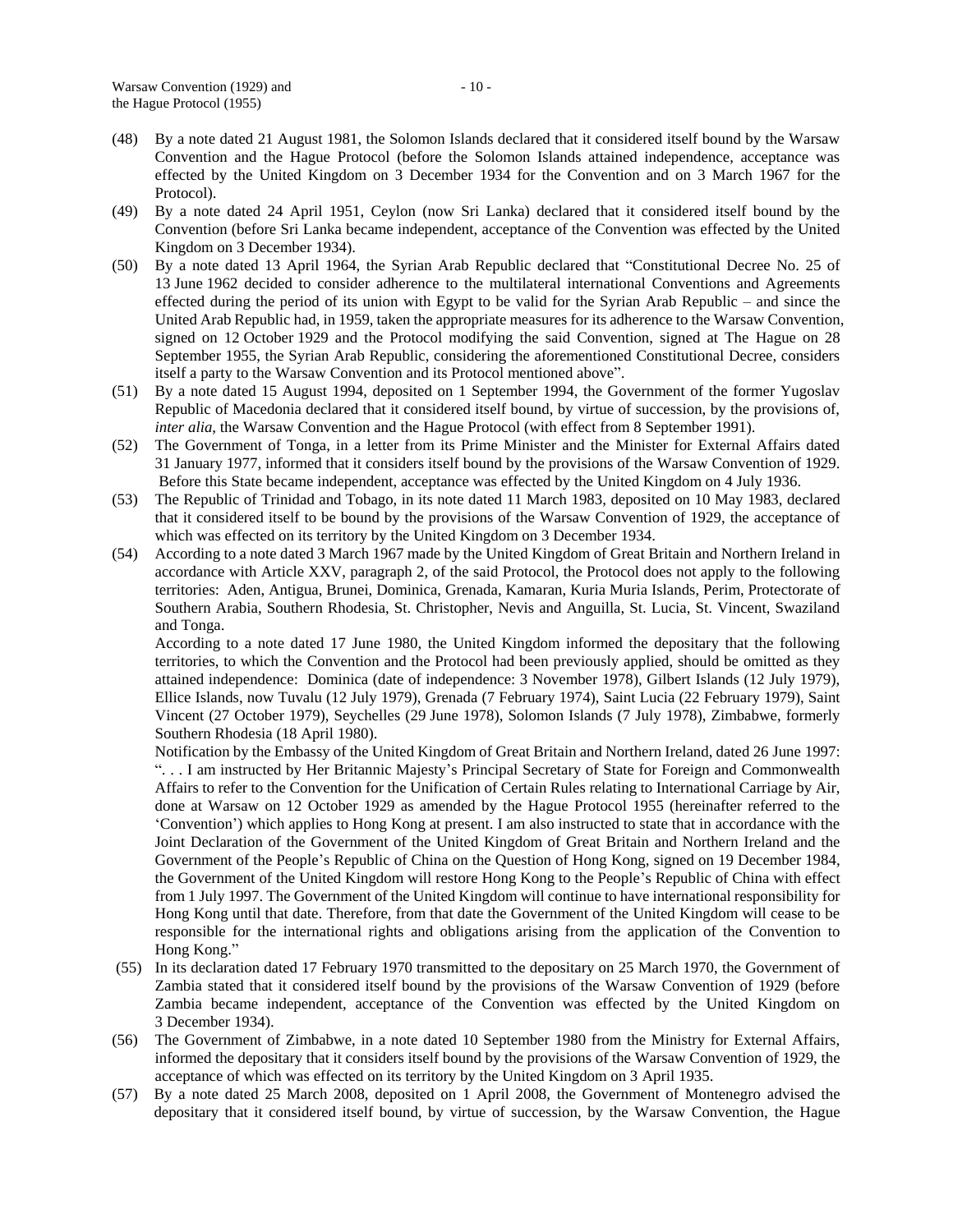Protocol, Additional Protocols Nos. 1 and 2 and Montreal Protocol No. 4, with effect from 3 June 2006. See also Note 44 with respect to Serbia.

(58) On 24 January 2020, the Secretary General received a copy of Circular Note No 1/2020, dated 20 January 2020, from the Ministry of Foreign Affairs of Poland to which was appended Note Verbale No. 1197/28, dated 10 January 2020 from the Ministry of Foreign Affairs, Regional Integration and International Trade of the Republic of Mauritius. The text of the said Note Verbale is reproduced below:

"The Ministry of Foreign Affairs, Regional Integration and International Trade of the Republic of Mauritius presents its compliments to the Ministry of Foreign Affairs of the Republic of Poland and has the honour to register its strong objection against the extension by the United Kingdom of Great Britain and Northern Ireland to the so-called "British Indian Ocean Territory", of the Agreements listed at Annex and in respect of which the Government of the Republic of Poland is the depositary.

The Government of the Republic of Mauritius considers that by extending these Agreements to the so-called "British Indian Ocean Territory", the United Kingdom purported to exercise sovereignty over the Chagos Archipelago – a claim which is untenable under international law.

The Government of the Republic of Mauritius wishes to reiterate in emphatic terms that it does not recognize the so-called "British Indian Ocean Territory". The fact that the Chagos Archipelago is, and has always been, part of the territory of the Republic of Mauritius, and that the United Kingdom has never had sovereignty over the Chagos Archipelago, has been authoritatively established by the International Court of Justice in its Advisory Opinion of 25 February 2019, on the *Legal Consequences of the Separation of the Chagos Archipelago from Mauritius in 1965.*

In this authoritative legal determination, the Court declared that the decolonization of the Republic of Mauritius had not been lawfully completed in 1968, since the Chagos Archipelago had been unlawfully detached in 1965, in violation of the right of self-determination of peoples and the Charter of the United Nations, as applied and interpreted in accordance with UN General Assembly resolution 1514 (XV) of 14 December 1960, resolution 2066 (XX) of 16 December 1965, resolution 2232 (XXI) of 20 December 1966 and resolution 2357 (XXII) of 19 December 1967. Accordingly, it went on to hold that the United Kingdom's ongoing administration of the Chagos Archipelago, as the so-called "British Indian Ocean Territory" was an internationally wrongful act, of a continuing nature, that engaged the State responsibility of the United Kingdom. It determined that the United Kingdom is under a legal obligation to terminate its unlawful colonial administration "as rapidly as possible".

The Court further determined that all UN Member States have an obligation to cooperate with the United Nations in facilitating the completion of the decolonization of the Republic of Mauritius as rapidly as possible, including an obligation not to support the continuing wrongful conduct of the United Kingdom in maintaining its colonial administration in the Chagos Archipelago.

On 22 May 2019, the General Assembly, by an overwhelming majority of 116 votes to 6, adopted resolution 73/295. By this resolution, it endorsed the Court's Advisory Opinion, affirmed that the Chagos Archipelago forms an integral part of the territory of the Republic of Mauritius, and demanded that the United Kingdom terminate its unlawful colonial administration within a maximum of six months, that is, by no later than 22 November 2019. That deadline has now expired.

Moreover, the General Assembly in its resolution called upon Member States to "cooperate with the United Nations to ensure the completion of the decolonization of Mauritius as rapidly as possible" and to refrain from conduct that might impede or delay the completion of decolonization. It further called upon the United Nations and all its specialized agencies to recognize that the Chagos Archipelago forms an integral part of the territory of the Republic of Mauritius, to support the decolonization of the Republic of Mauritius as rapidly as possible, and to refrain from impeding that process by ·recognizing the so-called "British Indian Ocean Territory". Lastly, the resolution also called upon "all other international, regional and intergovernmental organizations, *including those established by treaty"* to recognize that the Chagos Archipelago forms an integral part of the territory of the Republic of Mauritius, to support its speedy decolonization, and to "refrain from impeding that process" by recognizing the so-called "British Indian Ocean Territory".

The Republic of Mauritius has, over the years, consistently asserted, and hereby reasserts, its full sovereignty over the Chagos Archipelago. The Government of the Republic of Mauritius therefore unequivocally protests against the extension by the United Kingdom of the Agreements listed at Annex to the so-called "British Indian Ocean Territory" and against the purported exercise by the United Kingdom of any sovereignty, rights or jurisdiction within the territory of the Republic of Mauritius.

For the above stated reasons, which arise from established principles of international law as authoritatively interpreted and applied by the International Court of Justice and endorsed by the UN General Assembly, the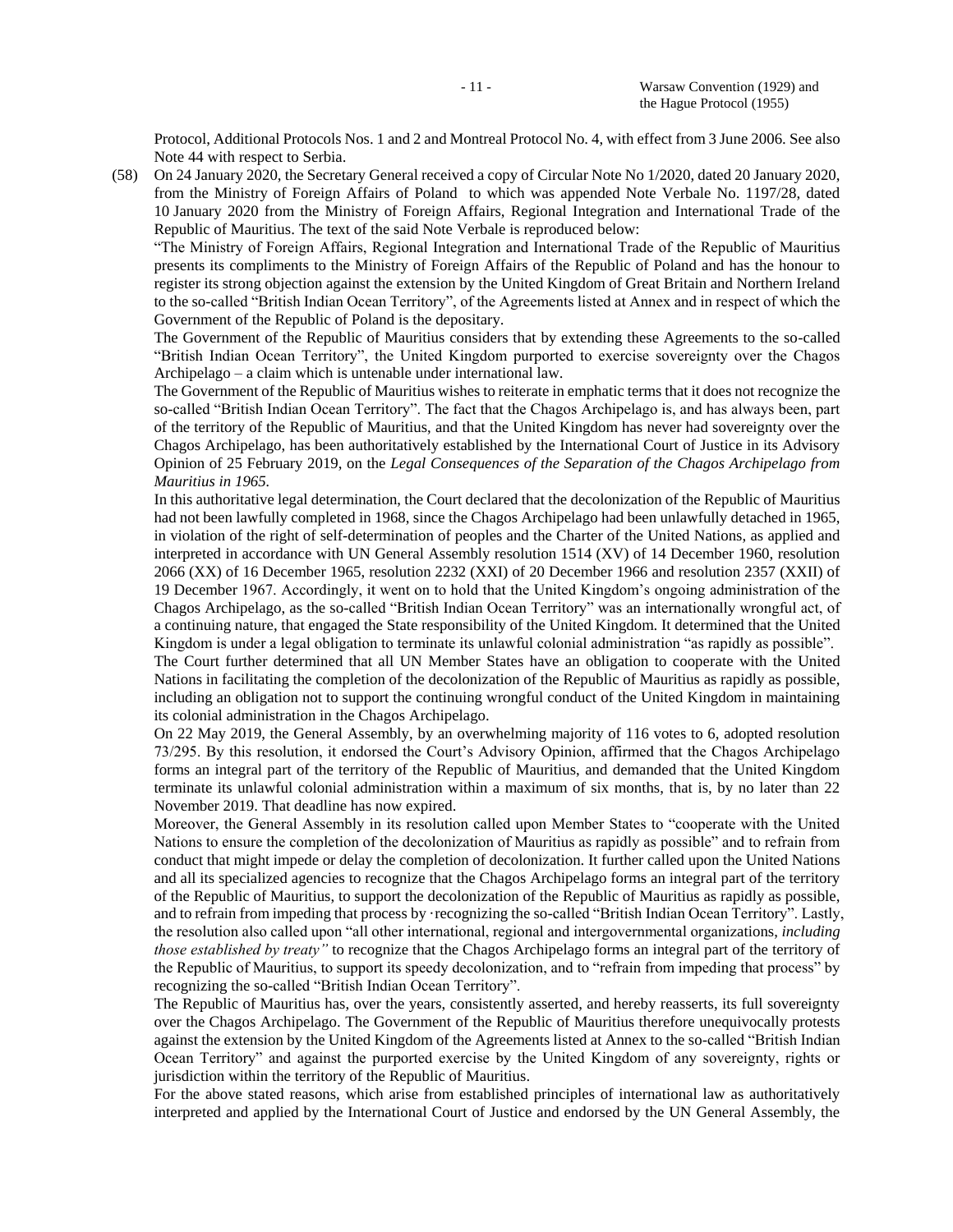$\mathsf{r}$ 

Government of the Republic of Mauritius does not recognize the extension by the United Kingdom of the Agreements listed at Annex to the so-called "British Indian Ocean Territory", reserves all its rights in this regard, and calls upon all States Parties to the Agreements listed at Annex to reject the United Kingdom's extension of these Agreements to the so-called "British Indian Ocean Territory".

The Ministry of Foreign Affairs, Regional Integration and International Trade of the Republic of Mauritius kindly requests that the present objection be duly recorded, circulated and registered with the Secretariat of the United Nations pursuant to Article 102 of the Charter of the United Nations.

The Ministry of Foreign Affairs, Regional Integration and International Trade of the Republic of Mauritius avails itself of his opportunity to renew of the Republic of Poland the assurances of its highest consideration.

[SEAL] Port Louis, 10 January 2020

#### **ANNEX**

#### **LIST OF AGREEMENTS DEPOSITED WITH THE GOVERNMENT OF THE REPUBLIC OF POLAND AND WHICH THE UNITED KINGDOM HAS EXTENDED TO THE SO-CALLED "BRITISH INDIAN OCEAN TERRITORY" ("BIOT")**

| Name of Agreement                                               | <b>Action Taken by the United Kingdom</b>                     |  |  |  |
|-----------------------------------------------------------------|---------------------------------------------------------------|--|--|--|
| Protocol to amend the Convention for the Unification of         | Extension of the Protocol to the so-called "BIOT" on 3 March  |  |  |  |
| Certain Rules relating to International Carriage by Air signed  | 1967                                                          |  |  |  |
| at Warsaw on 12 October 1929, The Hague, 28 September 1955      |                                                               |  |  |  |
| Additional Protocol No. 1 to Amend the Convention for the       | Ratification of the Protocol extended to the so-called "BIOT" |  |  |  |
| Unification of Certain Rules relating to International Carriage | on 5 July 1984                                                |  |  |  |
| by Air signed at Warsaw on 12 October 1929, Montreal, 25        |                                                               |  |  |  |
| September 1975                                                  |                                                               |  |  |  |
| Additional Protocol No. 2 to amend the Convention for the       | Ratification of the Protocol extended to the so-called "BIOT" |  |  |  |
| Unification of Certain Rules relating to International Carriage | on 5 July 1984                                                |  |  |  |
| by Air signed at Warsaw on 12 October 1929 as amended by        |                                                               |  |  |  |
| the Protocol done at The Hague on 28 September 1955,            |                                                               |  |  |  |
| Montreal, 25 September 1975                                     |                                                               |  |  |  |
| Additional Protocol No. 3 to amend the Convention for the       | Ratification of the Protocol extended to the so-called "BIOT" |  |  |  |
| Unification of Certain Rules relating to International Carriage | on 5 July 1984                                                |  |  |  |
| by Air signed at Warsaw on 12 October 1929 as amended by        |                                                               |  |  |  |
| the Protocols done at The Hague on 28 September 1955 and at     |                                                               |  |  |  |
| Guatemala City on 8 March 1971, Montreal, 25 September          |                                                               |  |  |  |
| 1975                                                            |                                                               |  |  |  |
| Montreal Protocol No. 4 to amend the Convention for the         | Ratification of the Protocol extended to the so-called "BIOT" |  |  |  |
| Unification of Certain Rules relating to International Carriage | on 5 July 1984"                                               |  |  |  |
| by Air signed at Warsaw on 12 October 1929 as amended by        |                                                               |  |  |  |
| the Protocol done at The Hague on 28 September 1955,            |                                                               |  |  |  |
| Montreal, 25 September 1975                                     |                                                               |  |  |  |

On 24 February 2020, the Secretary General received Circular Note No 2/2020, dated 21 February 2020, from the Ministry of Foreign Affairs of Poland to which was appended Note Verbale number OTD/003/2020, dated 11 February 2020 from the Foreign and Commonwealth Office of the United Kingdom of Great Britain and Northern Ireland. The text of the said Note Verbale is reproduced below:

"The Foreign and Commonwealth Office of the United Kingdom of Great Britain and Northern Ireland presents its compliments to the Ministry of Foreign Affairs of the Republic of Poland and has the honour to refer to a Note Verbale from the Ministry of Foreign Affairs, Regional Integration and International Trade of the Republic of Mauritius dated 10 January 2020 (1197/28). This concerns the United Kingdom of Great Britain and Northern Ireland's extension of Protocols under the Warsaw Convention to the British Indian Ocean Territory (BIOT).

The United Kingdom of Great Britain and Northern Ireland rejects the claims contained in the Note Verbale of the Ministry of Foreign Affairs, Regional Integration and International Trade of the Republic of Mauritius. The United Kingdom has no doubt about its sovereignty over the territory of BIOT, which has been under